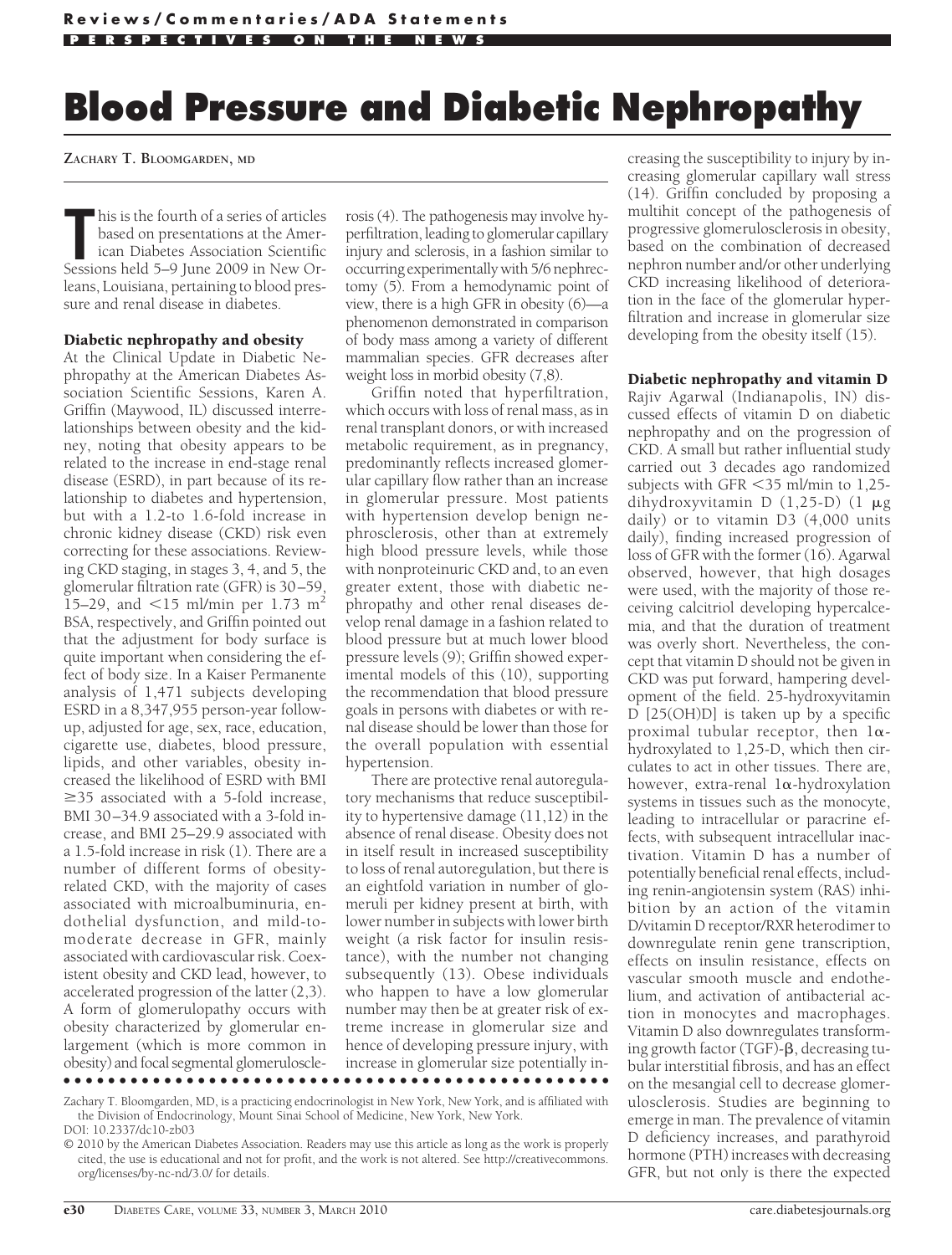low level of 1,25-D but also a low level of 25(OH)D. Proteinuria levels also are inversely proportional to the 25(OH)D level, well below nephritic proteinuria levels. Agarwal noted that there is a lower prevalence of hypertension in latitudes closer to the equator with greater sun exposure (17), suggesting that this might be related to vitamin D status. 1,25(OH)D may act directly to decrease vascular smooth muscle proliferation, and 25(OH)D deficiency is associated with vascular stiffness and endothelial dysfunction, with no evidence that subjects with ESRD and higher vitamin D levels have greater degrees of arterial calcification (18). There is a sixfold higher incidence of hypertension in persons with  $25(OH)D < 15$  ng/ml compared with those with levels  $>30$  ng/ml (19), and the 1,25(OH)D quartile also is associated with both systolic and diastolic blood pressure (20). In a study comparing calcium supplementation alone or in combination with vitamin D, not only were PTH levels reduced, but blood pressure was lower in the latter group, suggesting that deficiency may contribute to the development of hypertension (21). Agarwal also reviewed his study of 220 subjects with stages 3 and 4 CKD showing an antiproteinuric effects of the vitamin D receptor agonist paricalcitol, with 14% of those receiving placebo versus 31% of those receiving paricalcitol having reduction in dipstick proteinuria. Improvement was seen regardless of use of ACE inhibitors (ACEIs)/angiotensin receptor blockers (ARBs), suggesting an upstream effect on insulin resistance, on the  $TGF- $\beta$  pathway,$ or on inflammation (22). Parenthetically, he noted that dipstick proteinuria shows considerably better correlation than usually recognized with the protein-tocreatinine ratio (23,24); we have shown similar correlation in assessment of microalbuminuria (25). In Agarwal's 24 person pilot study of placebo versus paricalcitol treatment of patients with 25(OH)D deficiency, albuminuria and measures of inflammation decreased; a larger trial is ongoing.

## Treatment for diabetes with renal disease: what works?

Alan Go (San Francisco, CA) reviewed studies of diabetic nephropathy including clinical cardiovascular and renal end points rather than proteinuria per se, pointing out what appear to be more or less useful treatment approaches. The Steno-2 trial of 160 type 2 diabetic patients with microalbuminuria showed that an 8-year multifactorial intervention with glycemic control, RAS blockers, aspirin, and lipid lowering led to a 46% reduction in all-cause mortality after an additional 5-year period of observation (26). Improvement in nephropathy was seen at 4 and 8 years, with a 56% reduction in new and worsening nephropathy and an absolute 6% decrease in the need for dialysis. Another somewhat encouraging intervention that Go described used an electronic registry, visit reminders, and patient-specific physician alerts in 69,965 visits from 8,405 adult patients with type 2 diabetes at 238 health care providers in 24 practices from 17 health systems to achieve systolic blood pressure  $\leq 130$ mmHg,  $AIC < 7\%$ , and LDL cholesterol  $100$  mg/day; 12.6% of intervention vs. 8.5% of control patients achieved these goals— certainly important outcomes, although considerably less than the improvement found in process measures (27). In a trial of the direct renin inhibitor aliskiren, 599 type 2 diabetic patients with albuminuria, all treated with losartan (100 mg daily), were randomized to a placebo versus addition of 150 mg then 300 mg aliskiren. Proteinuria decreased by 18 –20% with a trend to less reduction in GFR although with no significant impact on systolic blood pressure; the study was not powered to examine clinical events (28).

Other approaches do not appear to be as useful. A study comparing the ARB telmisartan with the ACEI ramipril with the combination of both included more than 9,600 diabetic patients with 4.7-year follow-up, showing noninferiority of the two individual treatments (29). Disappointingly, however, there was no additional benefit of combined treatment. Telmisartan treatment showed a trend to reduced GFR, and combined treatment showed significantly lower GFR, despite lower levels of albuminuria with these treatments than with ramipril (30), arguing against the hypothesis that albuminuria can be used as a marker of nephroprotection. Furthermore, a study of 5,927 ACEI-intolerant high-risk patients with end-organ damage followed for 56 months showed no significant benefit of telmisartan versus placebo, with particularly little evidence of benefit in patients with diabetes and with a trend to faster rate of decline in GFR with telmisartan, despite the agent being associated with lesser increase in albuminuria; elimination of patients followed for shorter

periods, and of heart failure hospitalization as an end point, did give a suggestion of benefit (31). Similarly, treatment with telmisartan beginning soon after an ischemic stroke and continued for 2.5 years did not significantly lower recurrent stroke, major cardiovascular event rate, or diabetes (32).

Go reviewed several studies of statin treatment in subjects with CKD. Post hoc analysis of a trial comparing atorvastatin 10 mg with 80 mg daily in 1,501 diabetic patients showed that among the 546 patients with stage 3– 4 CKD the higher dose of atorvastatin was associated with more substantial evidence of reduction in cardiovascular outcomes than was seen in those with normal GFR, as well as with greater increase in GFR (33). In a study of 2,776 patients with ESRD undergoing hemodialysis including 535 subjects with diabetes, however, administration of rosuvastatin 10 mg versus placebo did not reduce nonfatal myocardial infarction, nonfatal stroke, or cardiovascular death—a finding similar to that of an earlier study with atorvastatin (34) suggesting that there may be a point after which lipid lowering is not beneficial. Similarly, Go reviewed the Veterans Affairs Diabetes Trial (VADT), concluding that intensive glycemic treatment does not appear to be associated with reduction in adverse outcome, although causing a fourfold increase in hypoglycemia (35). Go's assessment may, however, be somewhat harsh, as reassessment of the VADT findings led to a correction to the effect that intensive glycemic control was associated with improvement in all albuminuria outcomes (36), and a fascinating new VADT analysis shows that glucose lowering reduced cardiovascular events in those with less coronary artery calcification (37), suggesting that glycemic treatment may play an important role early in the natural history of diabetes.

## Combination RAS blockade

Lawrence Krakoff (New York, NY) discussed the question of combined blockade of the RAS at the Mount Sinai Diabetes conference on 7 January 2010, asking the question, benefit or harm? He reviewed the components of the system. Renin exists in activated and inactivated forms, but with interesting questions raised whether the latter actually have biological activity. Angiotensinogen is synthesized in the liver, influenced by a number of factors, with renin leading to generation of the decapeptide angiotensin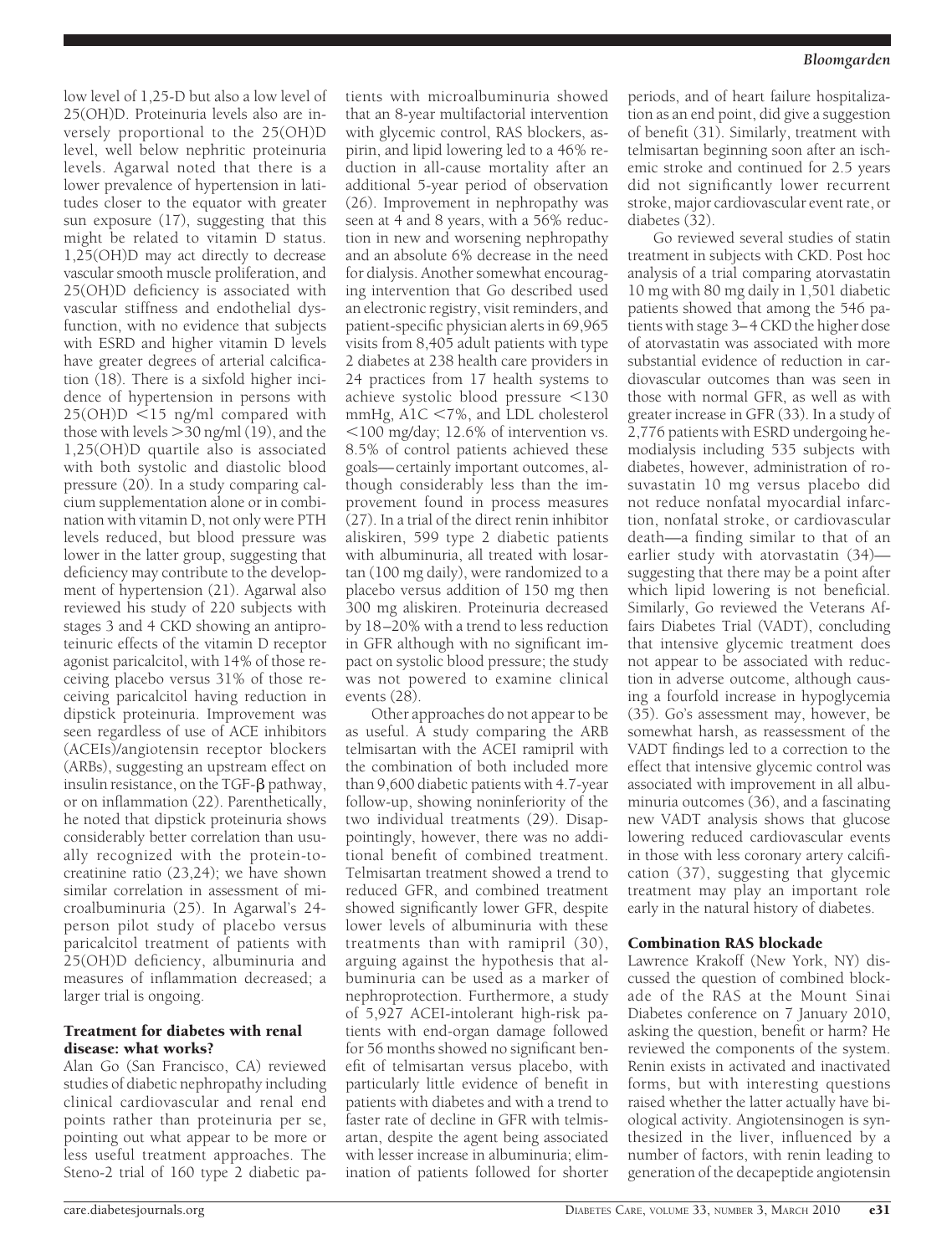## *Perspectives on the News*

I and with ACE (as well as another system involving the enzyme chymase) leading to generation of the octapeptide angiotensin II (AII), which has multiple roles, including proinflammatory effects, as do other components of the system. Aldosterone secretion is stimulated by AII as well as by other factors, in particular elevations in circulating potassium levels.

The majority of antihypertensive agents have effects on some of the components of the system:  $\beta$ -blockers decreasing and diuretics and vasodilators increasing renal renin release, ACEI reducing AII formation, ARB acting (although only partially) at the AII type 1 receptor, and direct renin inhibitors blocking angiotensin I formation; only the calcium channel blockers are neutral. Given the importance of the RAS as an approach to blood pressure management and the complexity of the system (38), it is important to review the limitations of the existing classes of agents. ACEI will incompletely decrease AII generation and have effects on kinin and substance P, while ARBs are incomplete in their effect on the AII type 1 receptor and have no effect on the type 2 receptor. Both ACEI and ARB lead to feedback increase in active renin generation. The direct renin inhibitors also are incomplete in their action, and because of their feedback effect in increasing inactive renin levels, Krakoff raised the possibility of adverse effect if inactive renin has biologic actions.

The question, then, is whether there might be value to combining inhibitors of the RAS acting at multiple levels. A number of end points could be envisaged, including blood pressure and albuminuria reduction; adverse effects such as hyperkalemia, hypotension, and worsening renal function; and outcome benefits including cardiovascular disease events, renal disease progression, and, particularly in congestive heart failure (CHF) studies, prevention of hospitalization. One potential combination, that of -blockers with ACEI or ARB, shows little evidence of additive blood pressure– lowering effect, although formal studies are lacking.

The first area to be investigated was the combination of ACEI with ARB treatment; a widely cited positive study (39), however, was recently retracted after investigation suggested the possibility of data fabrication (40). In a study of 405 type 2 diabetic subjects with microalbuminuria comparing the ACEI ramipril

alone with the combination of ramipril plus the ARB irbesartan, no additive effect was observed on either albuminuria or blood pressure (41), and in a study of subjects with decreased cardiac function following myocardial infarction randomized to the ARB valsartan, the ACEI captopril, or both, either agent was found to be effective, but the combination led to a higher 18% rate of adverse effects in comparison with the 12–15% rates with either agent alone (42). Krakoff discussed the study Go had mentioned of 25,620 highrisk hypertensive individuals, with either diabetes or existing vascular disease, randomized to the ARB telmisartan, ramipril, or both, and noted the remarkable achievement of 99.8% follow-up over a median of 56 months. There was, he pointed out, somewhat greater blood pressure lowering with the combination but a greater likelihood of hypotension and of renal dysfunction and no difference in CV mortality, myocardial infarction, stroke, or hospitalization for CHF (29). Only in a study of 5,010 participants with CHF randomized to usual care (typically including an ACEI) alone or with addition of valsartan was there a 24% reduction in hospitalization (43), and a recent subset analysis showed that the benefit extended to subjects with renal insufficiency, although the ARB did increase the likelihood of hyperkalemia in these patients from 4.5 to 8.5% (44). Krakoff concluded that there is little benefit of combined ACEI/ARB in blood pressure and little difference in cardiovascular outcome, with a suggestion that outcome is worse with the combination in subjects studied after myocardial infarction.

The topic of combination treatment addressing RAS components has received new impetus with the direct renin inhibitor aliskiren. A study of  $\sim$ 2,000 hypertensive patients showed somewhat greater blood pressure lowering with aliskiren in combination with valsartan than with either agent alone, although with a greater likelihood of hyperkalemia (45); Krakoff reviewed another study Go had described of type 2 diabetic subjects with hypertension and nephropathy receiving aliskiren plus losartan or losartan alone and noted that blood pressure differences may have been lessened by use of other agents, although pointing out that there was again a trend to more frequent hyperkalemia (28). Similar findings were reported in a crossover trial of 26 type 2 diabetic subjects with albuminuria, subjects receiving aliskiren or irbesartan

alone or the combination, the latter leading to significantly greater reduction in urinary albumin excretion. In the study, both agents individually reduced GFR and there was greater such effect after combined treatment (46). In a study of patients with CHF receiving either an ACEI or an ARB, aliskiren reduced basic natriuretic peptide and urine aldosterone with some evidence of improvement in left ventricular function  $(47)$ ; as yet there is no evidence of improvement in clinical outcome in such patients. The combination of direct renin inhibition with ARB or ACEI may, then, offer benefit, but Krakoff termed the evidence for this as not being strong and pointed out that from a financial perspective the  $\sim$ 30-fold greater cost of such agents than ACEI makes it somewhat difficult to strongly recommend their use.

## Additional studies

A number of studies presented at the American Diabetes Association Scientific Sessions shed further light on these topics. Ou et al. (abstract 175) found mean serum 25(OH)D levels of 26 vs. 23 ng/ml in 168 diabetic vs. 85 control subjects. Among diabetic patients, 25(OH)D correlated with weight, blood pressure, fasting glucose, and A1C and negatively with age and HDL cholesterol, suggesting potential benefit of supplementation. Naik et al. (abstract 92) studied 375 subjects and found that vitamin D deficiency was associated with an increased likelihood of development of coronary artery calcification over 3-year follow-up. Philippe et al. (abstract 667) reported decreased fecal elastase and/or chymotrypsin in 92 of 458 diabetic patients; those with deficiency of both enzymes had lower vitamins E, D, and A levels and a greater likelihood of insulin deficiency, suggesting that pancreatic exocrine as well as endocrine deficiency states may not be uncommon in diabetes and giving a potential mechanism for the association of diabetes with vitamin D deficiency.

Konoshita et al. (abstract 31) screened polymorphisms in the RAS and found that the response to the ARB valsartan was greater in subjects with higher blood pressure and in those with diabetes, but also was greater in CC homozygotes of the renin C-5312T gene. Chatterjee et al. (abstract 282) followed 13,398 participants in the Atherosclerosis Risk in Communities (ARIC) Study for 9 years, with 1,484 subjects developing diabetes. Serum potassium was inversely associated with se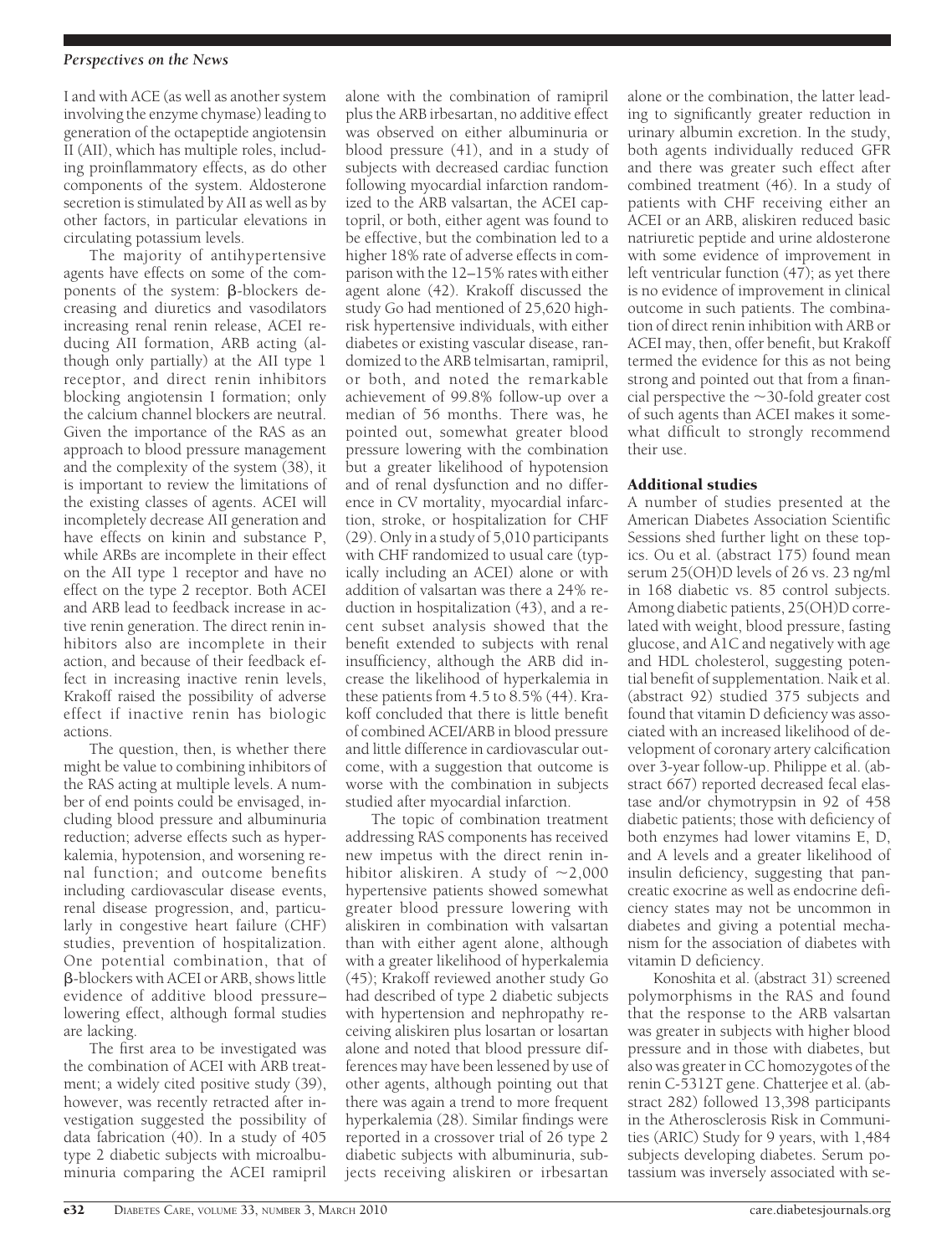rum insulin, and compared with those who had potassium  $\geq$  5 mEq/l, those with levels 4.5– 4.99 had 1.4-fold and those with levels  $\leq$ 4.5 had 1.7-fold increase in risk of diabetes, respectively, controlling for use of ACEIs,  $\beta$ -blockers, and diuretics. Perhaps related to this association of higher potassium with less diabetes, Muhlestein et al. (abstract 99) found that among 357 diabetic subjects with angiographically diagnosed CHD plasma renin activity  $<$  0.6 ng  $\cdot$  ml<sup>-1</sup>  $\cdot$  h<sup>-1</sup> was associated with more than a twofold reduction in mortality.

Bountouvis et al. (abstract 796) treated 20 type 2 diabetic individuals with mean GFR 51 ml/min per  $1.73$  m<sup>2</sup> with spironolactone (25 mg daily) and found at 3 months an 8-mmHg reduction in 24-h ambulatory diastolic blood pressure but a 0.5 mmol $\cdot$  l<sup>-1</sup> · l<sup>-1</sup> increase in potassium, without change in brachial artery flow–mediated dilation, A1C, or GFR. At 12 months, however, there was a trend to worsening GFR and loss of the effect on blood pressure, suggesting that benefits from aldosterone blockade might be outweighed by risks.

Other studies reported interesting associations of diabetes with albuminuria. De Cosmo et al. (abstract 826) reported proline-12-alanine polymorphism genotype findings among 1,119 hypertensive, initially normoalbuminuric type 2 diabetic subjects and showed that those with the alanine genotype, which is associated with lower weight, were 45% as likely to develop microalbuminuria as those homozygous for the proline polymorphism, but, interestingly, that those in the latter group receiving ACEI treatment were less likely to develop albuminuria. Voulgari et al. (abstract 819) enrolled 193 newly diagnosed type 2 diabetic cigarette smokers with microalbuminuria in a smoking cessation lifestyle program. Among the 95 who quit, albuminuria at 1 year decreased by 38%, whereas those continuing to smoke had a 16% reduction during this period. Brix et al. (abstract 28) reported that YKL-40, a marker of plaque rupture, was increased by 22 and 78% in subjects with micro-and macroalbuminuria over levels in normoalbuminuric type 2 diabetic subjects, as well as being associated with serum creatinine and age. Mohammedi et al. (abstract 30) studied polymorphisms in the enzyme superoxide dismutase 1 in 1,278 type 1 diabetic patients from three cohorts, finding associations of specific alleles with microalbuminuria and hypertension.

Kim et al. (abstract 790) found urate levels of 4.5, 5.0, and 5.6 mg/dl among 320, 94, and 41 type 2 diabetic subjects with normo-, micro-, and macroalbuminuria, respectively, independent of age, sex, creatinine clearance, A1C, lipids, diabetes duration, blood pressure, plasminogen, fibrinogen, or C-reactive protein levels. In multivariate regression analysis, other significant determinants of albuminuria were fibrinogen, total cholesterol, and systolic blood pressure. Uric acid levels are associated with reduction in insulin sensitivity, perhaps because of change in tubular urate handling, and a number of studies also suggested association with the development of diabetes. Kodama et al. (abstract 1002) found that a 1 mg/dl increase in uric acid was associated with an 8% increase in diabetes risk in a meta-analysis of 11 studies adjusting for BMI and blood pressure. Kramer et al. (abstracts 660 and 1044) reported that 2,342 subjects undergoing glucose tolerance testing and followed for a mean of 13.2 years showed, for every 2 mg/dl increase in serum uric acid, 25, 20, and 20% increases in all-cause mortality adjusted for age, smoking, BMI, alcohol, exercise, diuretic use, and estimated GFR among subjects with normal and impaired glucose tolerance and with diabetes, respectively, suggesting that the association of urate with mortality may be independent of its association with abnormal glucose metabolism. Of 566 subjects having follow-up glucose tolerance testing, 55 developed type 2 diabetes; for each 1 mg/dl increase in urate, the risk increased 50%, adjusting for age, sex, BMI, diuretic use, and GFR, with risk only significant among those with impaired fasting glucose at baseline. Shankar et al. (abstract 1048) confirmed an association of uric acid with diabetes risk in 2,868 subjects followed over 15 years, independent of age, sex, education, cigarette and alcohol use, blood pressure, lipids, and A1C, with the likelihood of diabetes 1.2-, 1.7-, and 1.9-fold increased in the 2nd, 3rd, and 4th tertiles of serum uric acid level, respectively.

Other aspects of hypertension and renal disease in diabetes were addressed as well. Schwartz et al. (abstract 112) studied 57 type 2 diabetic subjects with chronic kidney disease, finding that creatinine levels decreased 8, 21, and 19% and estimated glomerular filtration rate increased 9, 29, and 27%, respectively, at 25, 75, and 150 mg daily doses of the antioxidant inflammation modulator Bardoxolone methyl. Watanabe et al. (abstract 809) reported that levels of insulinlike growth factor binding protein-related protein 1, a member of the IGFBP family with low affinity for IGF but a high and specific affinity for insulin, are increased in human renal proximal epithelial cells incubated with transforming growth factor- $\beta$ 1, with levels of the protein increased in urine of persons with diabetes, suggesting it to be a marker of tubular injury. Ghanim et al. (abstract 807) reported that a 4-h insulin infusion reduced transforming growth factor  $\beta$ , plasminogen activator inhibitor-1 and intercellular adhesion molecule-1 in ten type 2 diabetic patients, suggesting potential benefit. Khalil et al. (abstract 26) found significantly greater amino acid infusioninduced increase in glomerular filtration rate and renal plasma flow, and decrease in renal vascular resistance, in children of type 1 diabetic mothers than of type 1 diabetic fathers, suggesting that in utero exposure to the diabetic environment may lead to reduced renal reserve.

Leichter et al. (abstract 26-LB) found that among 284 persons undergoing eye screening the presence of arcus senilis was associated with fasting glucose and blood pressure as well as with age; there was no association with lipids or body weight. Waki and Terasaki (abstract 395) reported the outcome of simultaneous pancreas kidney transplants during the period from 1987–2007, finding that graft survival has been stable since 1995. Rayhill and Roberts (abstract 396) reported that both greater donor age and donor BMI > 30 were associated with lower graft survival. Kazempour-Ardebili et al. (abstract 401) performed 48-h continuous glucose monitoring on 17 diabetic persons with end-stage renal insufficiency, finding 24-h mean glucose of 227 versus 176 mg/dl on dialysis versus nondialysis days, with nadir glucose occurring in 14 of the patients within 24 h after dialysis.

**Acknowledgments**— Z.T.B. has served on speaker's bureaus of Merck, Novo Nordisk, Lilly, Amylin, Daiichi Sankyo, and Glaxo-SmithKline; has served on advisory panels for Medtronic, Takeda, Merck, AtheroGenics, CV Therapeutics, Daiichi Sankyo, BMS, and AstraZeneca; holds stock in Abbott, Bard, Medtronic, Merck, Millipore, Novartis, and Roche; and has served as a consultant for Novartis, Dainippon Sumitomo Pharma America, Forest Laboratories, and Nastech. No other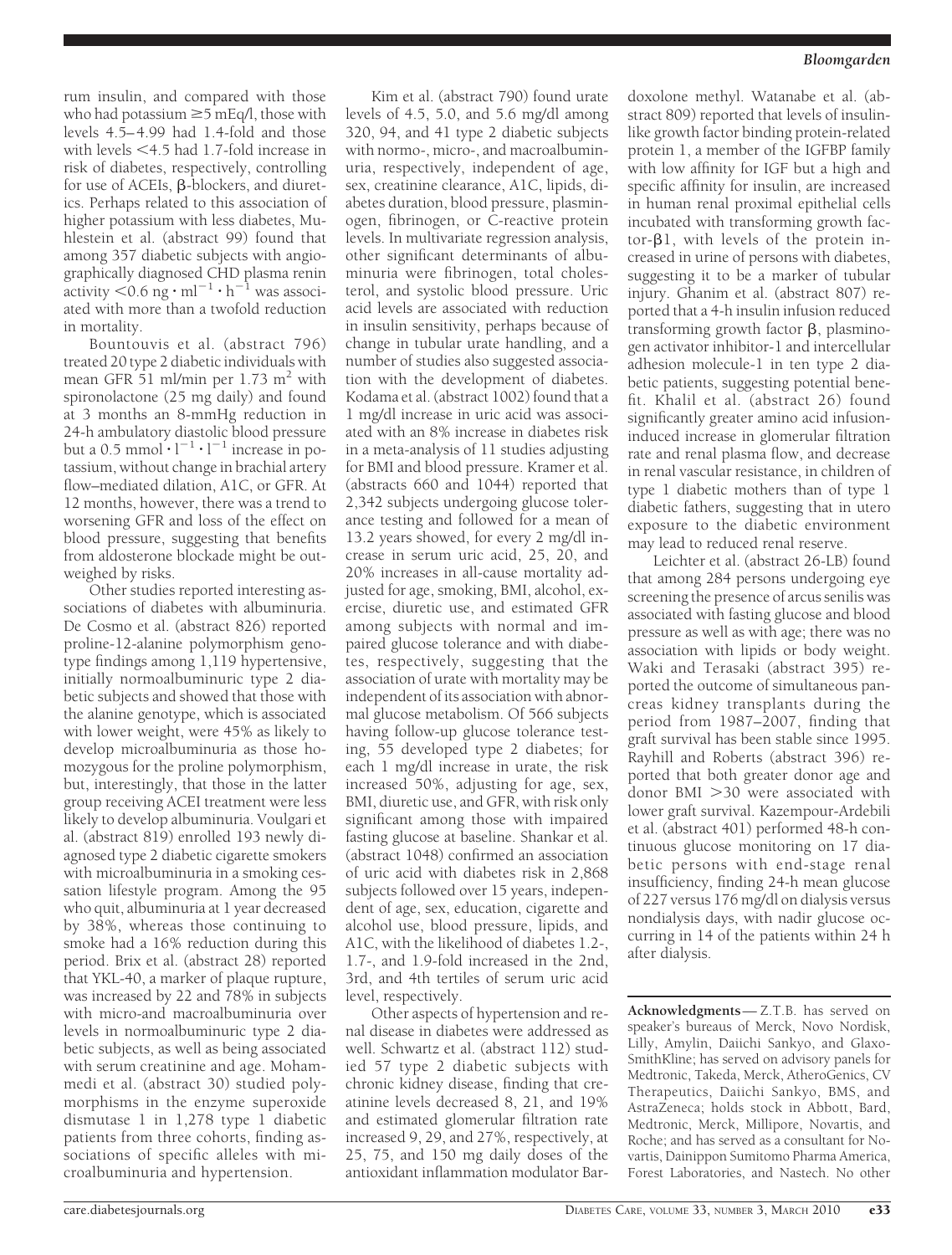### *Perspectives on the News*

potential conflicts of interest relevant to this article were reported.

#### **References**

- 1. Hsu CY, McCulloch CE, Iribarren C, Darbinian J, Go AS. Body mass index and risk for end-stage renal disease. Ann Intern Med 2006;144:21–28
- 2. Ejerblad E, Fored CM, Lindblad P, Fryzek J, McLaughlin JK, Nyrén O. Obesity and risk for chronic renal failure. J Am Soc Nephrol 2006;17:1695–1702
- 3. Praga M, Morales E. Obesity, proteinuria and progression of renal failure. Curr Opin Nephrol Hypertens 2006;15:481– 486
- 4. Kambham N, Markowitz GS, Valeri AM, Lin J, D'Agati VD. Obesity-related glomerulopathy: an emerging epidemic. Kidney Int 2001;59:1498 –1509
- 5. Brenner BM, Lawler EV, Mackenzie HS. The hyperfiltration theory: a paradigm shift in nephrology. Kidney Int 1996;49: 1774 –1777
- 6. Bosma RJ, Krikken JA, Homan van der Heide JJ, de Jong PE, Navis GJ. Obesity and renal hemodynamics. Contrib Nephrol 2006;151:184 –202
- 7. Chagnac A, Weinstein T, Herman M, Hirsh J, Gafter U, Ori Y. The effects of weight loss on renal function in patients with severe obesity. J Am Soc Nephrol 2003;14:1480 –1486
- 8. Navarro-Díaz M, Serra A, Romero R, Bonet J, Bayés B, Homs M, Pérez N, Bonal J. Effect of drastic weight loss after bariatric surgery on renal parameters in extremely obese patients: long-term follow-up. J Am Soc Nephrol 2006;17:S213–S217
- 9. Bidani AK, Griffin KA. Pathophysiology of hypertensive renal damage: implications for therapy. Hypertension 2004;44:595– 601
- 10. Griffin KA, Churchill PC, Picken M, Webb RC, Kurtz TW, Bidani AK. Differential salt-sensitivity in the pathogenesis of renal damage in SHR and stroke prone SHR. Am J Hypertens 2001;14:311–320
- 11. Griffin KA, Picken MM, Bidani AK. Deleterious effects of calcium channel blockade on pressure transmission and glomerular injury in rat remnant kidneys. J Clin Invest 1995;96:793– 800
- 12. Griffin KA, Picken MM, Bakris GL, Bidani AK. Class differences in the effects of calcium channel blockers in the rat remnant kidney model. Kidney Int 1999;55: 1849 –1860
- 13. Hughson M, Farris AB 3rd, Douglas-Denton R, Hoy WE, Bertram JF. Glomerular number and size in autopsy kidneys: the relationship to birth weight. Kidney Int 2003;63:2113–2122
- 14. Kriz W, Elger M, Mundel P, Lemley KV. Structure-stabilizing forces in the glomerular tuft. J Am Soc Nephrol 1995;5: 1731–1739
- 15. Griffin KA, Kramer H, Bidani AK. Adverse renal consequences of obesity. Am J Physiol Renal Physiol 2008;294:F685–F696
- 16. Christiansen C, Rødbro P, Christensen MS, Hartnack B, Transbøl I. Deterioration of renal function during treatment of chronic renal failure with 1,25-dihydroxycholecalciferol. Lancet 1978;2: 700 –703
- 17. Rostand SG. Ultraviolet light may contribute to geographic and racial blood pressure differences. Hypertension 1997;30: 150 –156
- 18. London GM, Guérin AP, Verbeke FH, Pannier B, Boutouyrie P, Marchais SJ, Mëtivier F. Mineral metabolism and arterial functions in end-stage renal disease: potential role of 25-hydroxyvitamin D deficiency. J Am Soc Nephrol 2007;18:613–620
- 19. Forman JP, Giovannucci E, Holmes MD, Bischoff-Ferrari HA, Tworoger SS, Willett WC, Curhan GC. Plasma 25-hydroxyvitamin D levels and risk of incident hypertension. Hypertension 2007;49:1063– 1069
- 20. Kristal-Boneh E, Froom P, Harari G, Ribak J. Association of calcitriol and blood pressure in normotensive men. Hypertension 1997;30:1289 –1294
- 21. Pfeifer M, Begerow B, Minne HW, Nachtigall D, Hansen C. Effects of a short-term vitamin D(3) and calcium supplementation on blood pressure and parathyroid hormone levels in elderly women. J Clin Endocrinol Metab 2001;86:1633–1637
- 22. Agarwal R, Acharya M, Tian J, Hippensteel RL, Melnick JZ, Qiu P, Williams L, Batlle D. Antiproteinuric effect of oral paricalcitol in chronic kidney disease. Kidney Int 2005;68:2823–2828
- 23. Agarwal R, Panesar A, Lewis RR. Dipstick proteinuria: can it guide hypertension management? Am J Kidney Dis 2002;39: 1190 –1195
- 24. Constantiner M, Sehgal AR, Humbert L, Constantiner D, Arce L, Sedor JR, Schelling JR. A dipstick protein and specific gravity algorithm accurately predicts pathological proteinuria. Am J Kidney Dis 2005;45:833– 841
- 25. Bloomgarden ZT. Urine reagent stick protein determination: Utility in individuals with diabetes mellitus. Practical Diabetes International 1996;13:43– 45
- 26. Gaede P, Lund-Andersen H, Parving HH, Pedersen O. Effect of a multifactorial intervention on mortality in type 2 diabetes. N Engl J Med 2008;358:580 –591
- 27. Peterson KA, Radosevich DM, O'Connor PJ, Nyman JA, Prineas RJ, Smith SA, Arneson TJ, Corbett VA, Weinhandl JC, Lange CJ, Hannan PJ. Improving Diabetes Care in Practice: findings from the TRANSLATE trial. Diabetes Care 2008; 31:2238 –2243
- 28. Parving HH, Persson F, Lewis JB, Lewis EJ, Hollenberg NK; AVOID Study Investigators. Aliskiren combined with losartan

in type 2 diabetes and nephropathy. N Engl J Med 2008;358:2433–2446

- 29. ONTARGET Investigators, Yusuf S, Teo KK, Pogue J, Dyal L, Copland I, Schumacher H, Dagenais G, Sleight P, Anderson C. Telmisartan, ramipril, or both in patients at high risk for vascular events. N Engl J Med 2008;358:1547–1559
- 30. Mann JF, Schmieder RE, McQueen M, Dyal L, Schumacher H, Pogue J, Wang X, Maggioni A, Budaj A, Chaithiraphan S, Dickstein K, Keltai M, Metsärinne K, Oto A, Parkhomenko A, Piegas LS, Svendsen TL, Teo KK, Yusuf S; ONTARGET investigators. Renal outcomes with telmisartan, ramipril, or both, in people at high vascular risk (the ONTARGET study): a multicentre, randomised, double-blind, controlled trial. Lancet 2008;372:547– 553
- 31. Telmisartan Randomised AssessmeNt Study in ACE iNtolerant subjects with cardiovascular Disease (TRANSCEND) Investigators, Yusuf S, Teo K, Anderson C, Pogue J, Dyal L, Copland I, Schumacher H, Dagenais G, Sleight P. Effects of the angiotensin-receptor blocker telmisartan on cardiovascular events in high-risk patients intolerant to angiotensin-converting enzyme inhibitors: a randomised controlled trial. Lancet 2008;372:1174 –1183
- 32. Yusuf S, Diener HC, Sacco RL, Cotton D, Ounpuu S, Lawton WA, Palesch Y, Martin RH, Albers GW, Bath P, Bornstein N, Chan BP, Chen ST, Cunha L, Dahlöf B, De Keyser J, Donnan GA, Estol C, Gorelick P, Gu V, Hermansson K, Hilbrich L, Kaste M, Lu C, Machnig T, Pais P, Roberts R, Skvortsova V, Teal P, Toni D, Vander-Maelen C, Voigt T, Weber M, Yoon BW; PRoFESS Study Group. Telmisartan to prevent recurrent stroke and cardiovascular events. N Engl J Med 2008;359: 1225–1237
- 33. Shepherd J, Kastelein JP, Bittner VA, Carmena R, Deedwania PC, Breazna A, Dobson S, Wilson DJ, Zuckerman AL, Wenger NK; Treating to New Targets Steering Committee and Investigators. Intensive lipid lowering with atorvastatin in patients with coronary artery disease, diabetes, and chronic kidney disease. Mayo Clin Proc 2008;83:870 – 879
- 34. Wanner C, Krane V, März W, Olschewski M, Mann JF, Ruf G, Ritz E; German Diabetes and Dialysis Study Investigators. Atorvastatin in patients with type 2 diabetes mellitus undergoing hemodialysis. N Engl J Med 2005;353:238 –248
- 35. Duckworth W, Abraira C, Moritz T, Reda D, Emanuele N, Reaven PD, Zieve FJ, Marks J, Davis SN, Hayward R, Warren SR, Goldman S, McCarren M, Vitek ME, Henderson WG, Huang GD; VADT Investigators. Glucose control and vascular complications in veterans with type 2 diabetes. N Engl J Med 2009;360: 129 –139